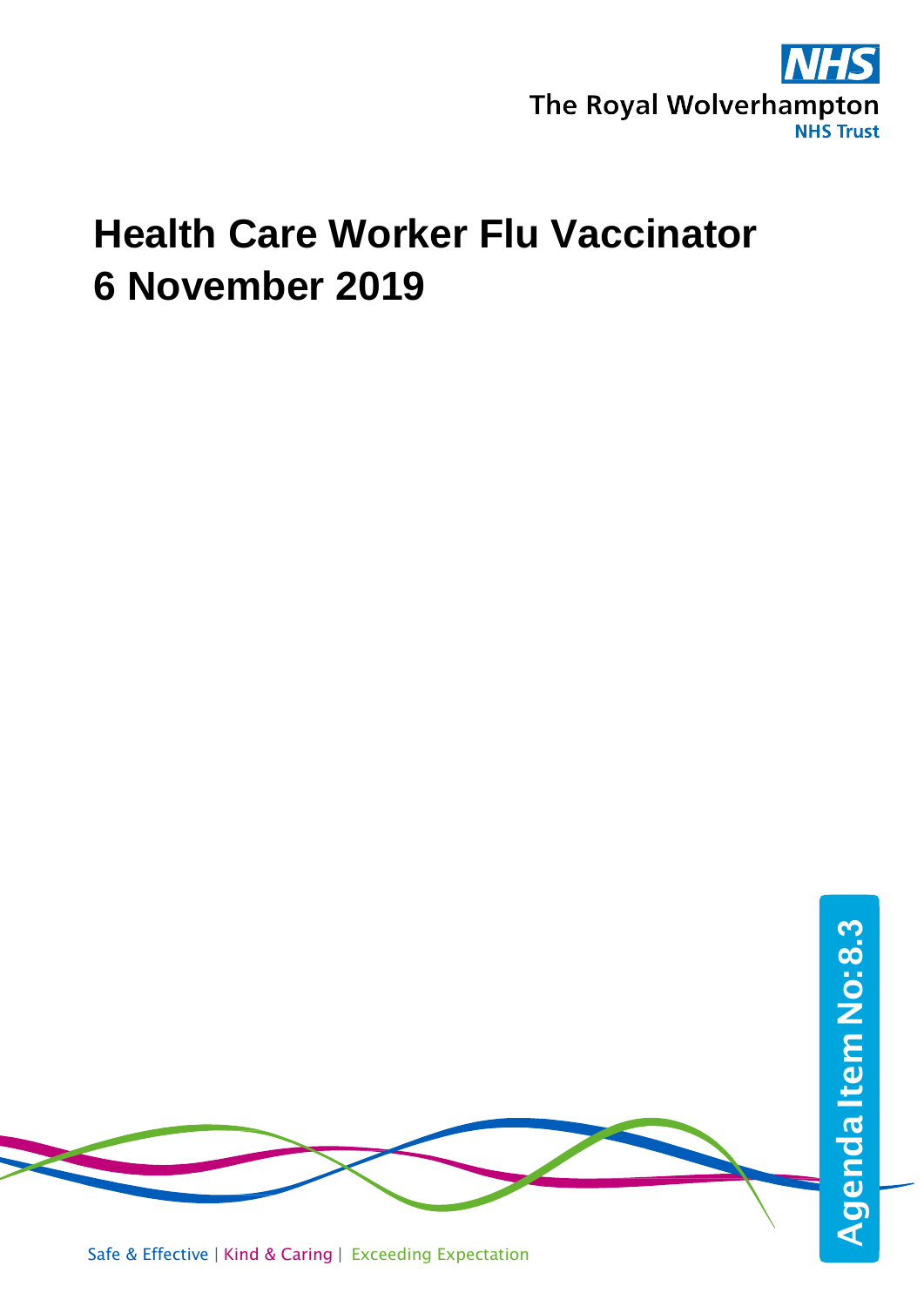## The Royal Wolverhampton NHS



**NHS Trust** 

| <b>Trust Board Report</b>                                      |                                                                                                                                                                                                                                                                                                                                                                                                                                                                                                          |  |  |  |
|----------------------------------------------------------------|----------------------------------------------------------------------------------------------------------------------------------------------------------------------------------------------------------------------------------------------------------------------------------------------------------------------------------------------------------------------------------------------------------------------------------------------------------------------------------------------------------|--|--|--|
| <b>Meeting Date:</b>                                           | 6 <sup>th</sup> November 2019                                                                                                                                                                                                                                                                                                                                                                                                                                                                            |  |  |  |
| Title:                                                         | Health care worker flu vaccination                                                                                                                                                                                                                                                                                                                                                                                                                                                                       |  |  |  |
| <b>Executive</b><br><b>Summary:</b>                            | The national programme to offer NHS staff flu vaccination is to achieve 80%<br>of frontline staff vaccinated by February 28 <sup>th</sup> 2020. A CQUIN payment is<br>attached to achieving the expected vaccination rate.                                                                                                                                                                                                                                                                               |  |  |  |
| <b>Action</b><br><b>Requested:</b>                             | Action                                                                                                                                                                                                                                                                                                                                                                                                                                                                                                   |  |  |  |
| For the attention<br>of the Board                              | Expectation has been communicated widely within the Trust and a record of<br>Board commitment to 100% of frontline staff having the flu vaccination is<br>required. All board members are also expected to receive the flu vaccination<br>and publicise this.                                                                                                                                                                                                                                            |  |  |  |
| <b>Assure</b>                                                  | The attached best practice management check list is to be available for<br>public assurance by December 2019.                                                                                                                                                                                                                                                                                                                                                                                            |  |  |  |
| <b>Advise</b>                                                  | Trust action to promote the flu vaccination.                                                                                                                                                                                                                                                                                                                                                                                                                                                             |  |  |  |
| <b>Author + Contact</b><br><b>Details:</b>                     | Tel ext 8754 Email matthewreid@nhs.net                                                                                                                                                                                                                                                                                                                                                                                                                                                                   |  |  |  |
| <b>Links to Trust</b><br><b>Strategic</b><br><b>Objectives</b> | 1. Create a culture of compassion, safety and quality<br>2. Proactively seek opportunities to develop our services<br>5. Maintain financial health - Appropriate investment to patient services<br>6. Be in the top 25% of all key performance indicators                                                                                                                                                                                                                                                |  |  |  |
| <b>Resource</b><br>Implications:                               | Revenue: none<br>Capital: none<br>Workforce: none<br>Funding Source: none                                                                                                                                                                                                                                                                                                                                                                                                                                |  |  |  |
| <b>CQC Domains</b>                                             | Safe: patients, staff and the public are protected from abuse and avoidable harm.<br>Effective: care, treatment and support achieves good outcomes, helping people maintain<br>quality of life and is based on the best available evidence.<br>Well-led: the leadership, management and governance of the organisation make sure it's<br>providing high-quality care that's based around individual needs, that it encourages learning<br>and innovation, and that it promotes an open and fair culture. |  |  |  |
| <b>Equality and</b><br><b>Diversity Impact</b>                 | None                                                                                                                                                                                                                                                                                                                                                                                                                                                                                                     |  |  |  |
| <b>Risks: BAF/TRR</b>                                          |                                                                                                                                                                                                                                                                                                                                                                                                                                                                                                          |  |  |  |
| <b>Risk: Appetite</b>                                          | No change                                                                                                                                                                                                                                                                                                                                                                                                                                                                                                |  |  |  |
| <b>Public or Private:</b>                                      | Pubic                                                                                                                                                                                                                                                                                                                                                                                                                                                                                                    |  |  |  |
| <b>Other formal</b><br>bodies involved:                        | Infection Prevention and Control Group, Local Negotiating Committee (LNC)<br>Joint negotiating Committee (JNC).                                                                                                                                                                                                                                                                                                                                                                                          |  |  |  |
| <b>References</b>                                              | NHS England and NHS Improvement. 17 <sup>th</sup> September 2019. Letter: Health<br>care worker flu vaccination.                                                                                                                                                                                                                                                                                                                                                                                         |  |  |  |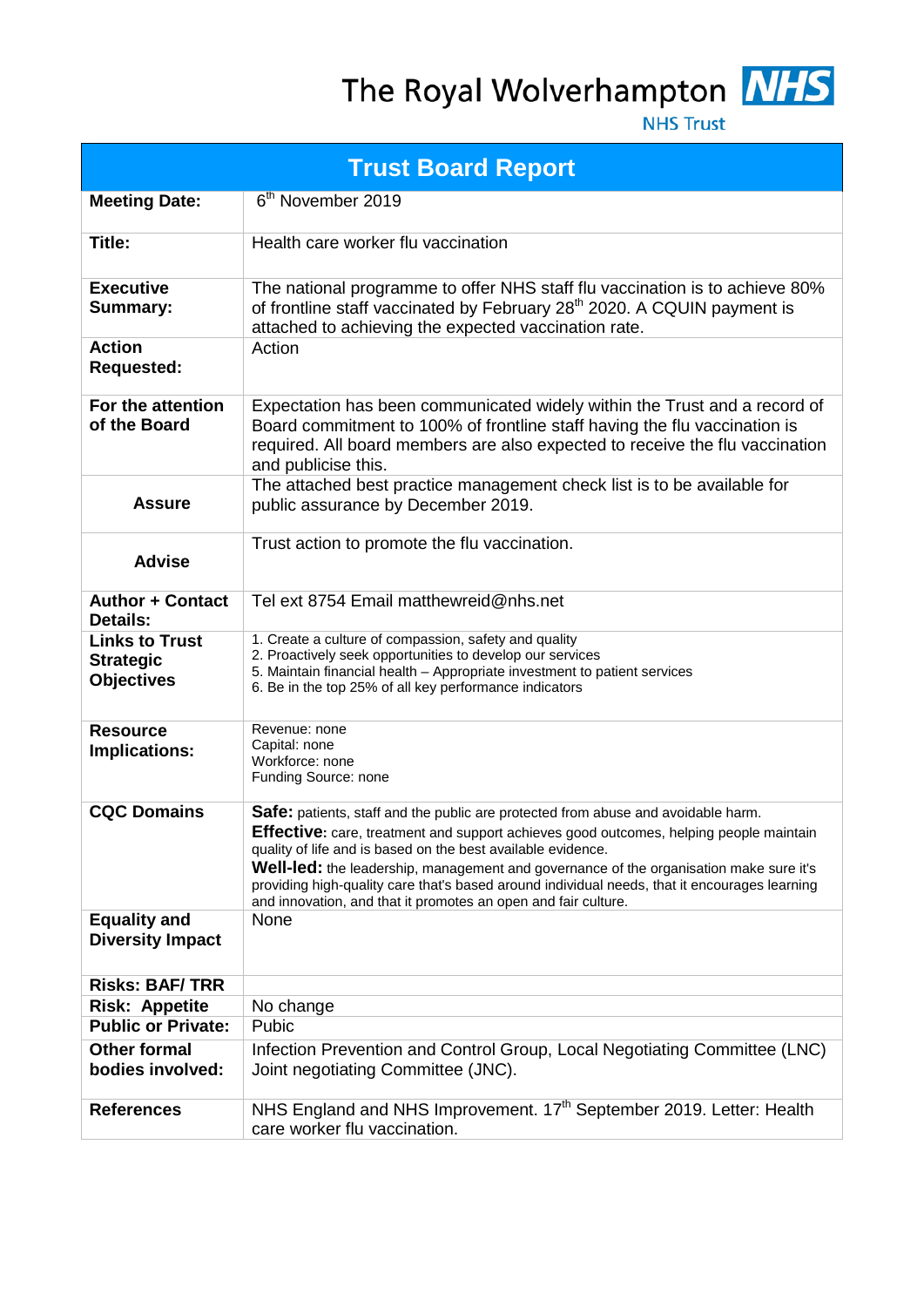| <b>NHS</b>           | In determining this matter, the Board should have regard to the Core |  |  |
|----------------------|----------------------------------------------------------------------|--|--|
| <b>Constitution:</b> | principles contained in the Constitution of:                         |  |  |
|                      | Equality of treatment and access to services                         |  |  |
|                      | High standards of excellence and professionalism<br>$\bullet$        |  |  |
|                      | Service user preferences                                             |  |  |
|                      | Cross community working<br>$\bullet$                                 |  |  |
|                      | <b>Best Value</b><br>٠                                               |  |  |
|                      | Accountability through local influence and scrutiny                  |  |  |
|                      |                                                                      |  |  |

## **Report Details**

On 17<sup>th</sup> September all trusts were written to in order to provide assurance of support for the receipt of the flu vaccination.

Evaluation of the flu vaccination programme for 2018/19.

- Overall uptake was 60.19% (56.75% in 2017/18) amongst all staff and 63.1% (61.73% in 2017/18) amongst front line staff. The target was 75% of front line staff vaccinated.
- Some directorates and groups achieved over 70% uptake for frontline staff including– Clinical Haematology, Rheumatology, Respiratory, Acute Medicine, Renal, and General Medicine Medics.
- 73 Peer vaccinators (including IP but not Occupational Health and Well Being (OHWB)) supported the campaign. 29 peer vaccinators (not including OHWB or IP) gave more than 10 vaccines.

-Top 5 peer vaccinators gave **500**

- IP (10 staff) vaccinated **2800**
- IP Bank (2) vaccinated **420**
- OHWB (6 staff) vaccinated **1260** staff
- The communications were mainly factual and had a 40,349 (20,890 in 2017/18) reach, 4,300 (593) interactions/engagements through: 30 (29) bulletins, 90 (76) tweets, 43 (26) Facebook posts, Trust Talk double page spread and press releases.
- A flu debrief occurred in April 2019.

## Campaign for 2019/20

The flu vaccination campaign launched on Monday 30th September. To encourage uptake incentives include draws for gift card vouchers and theme park tickets, snacks and drinks vouchers for use in Trust outlets. The Flu group has met monthly for planning since June and weekly from September.

Promotional materials have been sourced from Public Health England for distribution around the organisation, the Communications team have also created posters with hard hitting messages about flu designed to dispel myths and encourage staff to take up the offer of the vaccine. Communication regarding flu vaccine offer placed on ESR and in a payslip message. Peer vaccinators have again been sought for clinical areas across the Trust and corporate nursing teams. As part of the approved business case for the campaign nurses have been actively sought from the nurse bank to compliment the staff that will be vaccinating.

The World Health Organization (WHO) took a decision to delay the selection strains to be included in the vaccine by one month. This has had an effect on the manufacturing timelines which impacted the vaccine distribution timelines. This has resulted in the RWT order being broken down into 3 deliveries (September, October and November).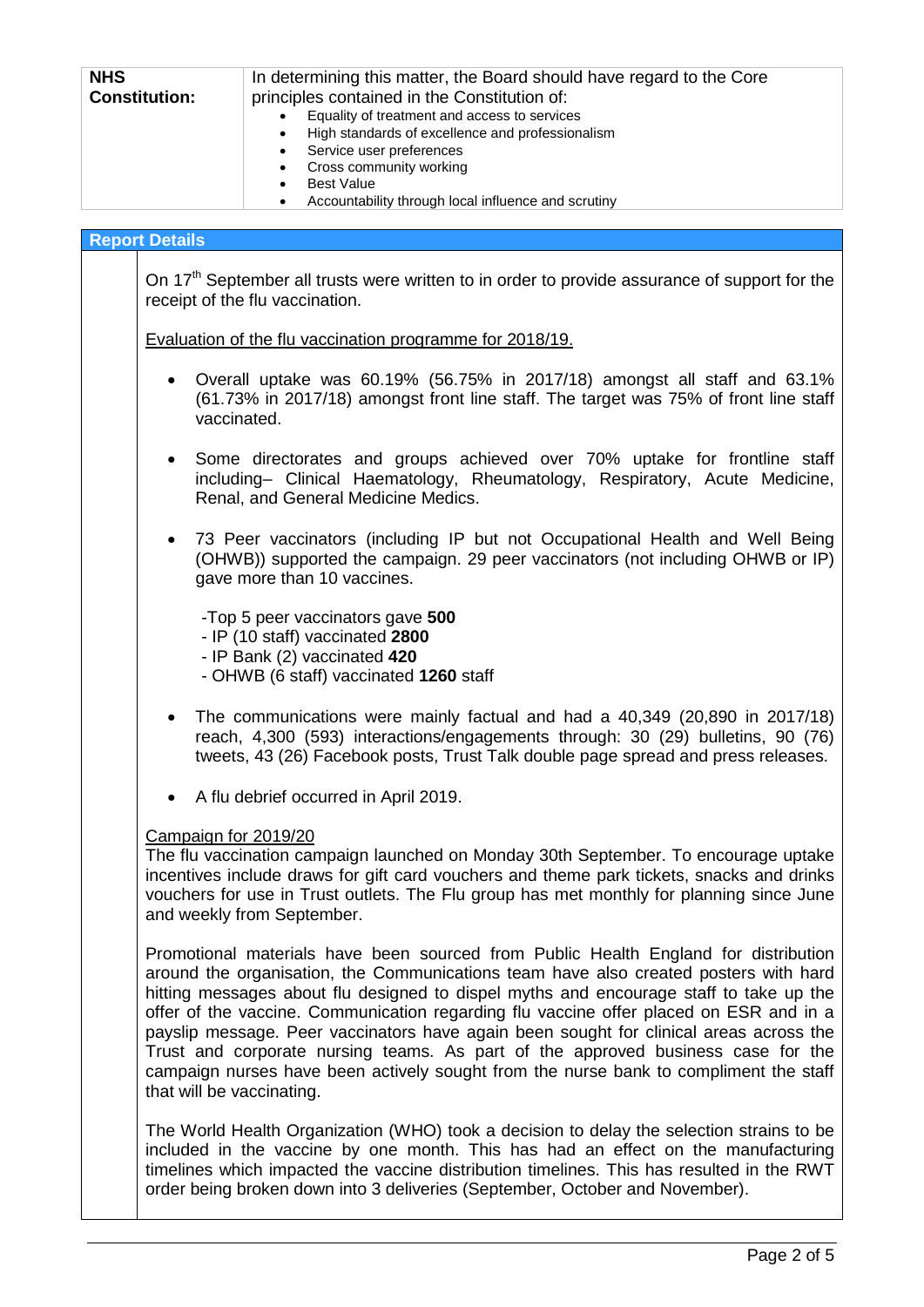| • The practice of best performing trusts has been scrutinised and regional flu<br>campaign debrief event attended, for which RWT already uses elements used in<br>other organisations with good uptake of the vaccine in staff. |  |
|---------------------------------------------------------------------------------------------------------------------------------------------------------------------------------------------------------------------------------|--|
| • LNC and JNC have confirmed support of this year's campaign.                                                                                                                                                                   |  |
| • Trust Boards are an important part of the communication of the vaccine promotions<br>and are requested to achieve 100% of members vaccinated and publically<br>promoting the vaccine.                                         |  |
| • A champion is required at Board level. This is proposed to be Prof. Steve Field, Dr<br>Jonathan Odum and Prof. Ann-Marie Cannaby.                                                                                             |  |
| • The attached checklist provides further information on this year's campaign and has<br>been used as a benchmark and check list to ensure RWT has done the maximum<br>needed to achieve compliance.                            |  |
| • As of $24th$ October 2019 the staff vaccination data is as follows:<br>$\geq$ 37.92% of all staff vaccinated<br>$\geq$ 40.99% of frontline staff vaccinated                                                                   |  |

| <b>Appendices</b> |                                                                                   |  |  |  |  |  |  |  |
|-------------------|-----------------------------------------------------------------------------------|--|--|--|--|--|--|--|
|                   | Healthcare worker flu vaccination best practice management checklist – for public |  |  |  |  |  |  |  |
|                   | assurance via trust boards by December 2019.                                      |  |  |  |  |  |  |  |
|                   |                                                                                   |  |  |  |  |  |  |  |
|                   |                                                                                   |  |  |  |  |  |  |  |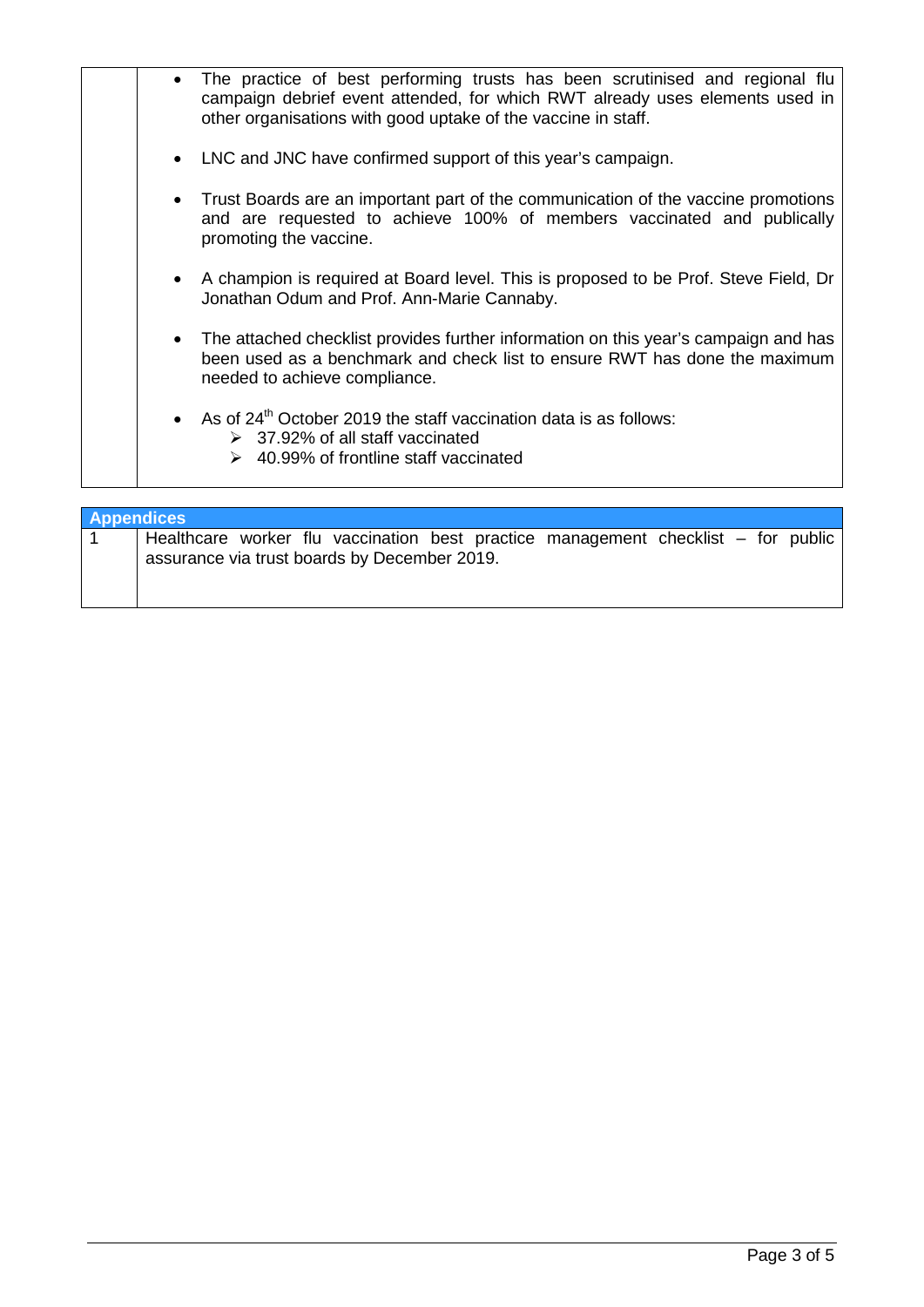Appendix 1 - Healthcare worker flu vaccination best practice management checklist – for public assurance via trust boards by December 2019 A Committed leadership (number in brackets relates to references listed below the table) Trust self-assessment

| A Committed leadership                                      |                                                                                                                                                                                                                                                                                                       | Trust self-assessment                                                                                                                                                                                                                                                                                                              |
|-------------------------------------------------------------|-------------------------------------------------------------------------------------------------------------------------------------------------------------------------------------------------------------------------------------------------------------------------------------------------------|------------------------------------------------------------------------------------------------------------------------------------------------------------------------------------------------------------------------------------------------------------------------------------------------------------------------------------|
| (number in brackets relates to the references listed below) |                                                                                                                                                                                                                                                                                                       |                                                                                                                                                                                                                                                                                                                                    |
| $\overline{A1}$                                             | Board record commitment to achieving the ambition of 100% of<br>front line healthcare workers being vaccinated, and for any<br>healthcare worker who decides on the balance of evidence and<br>personal circumstance against getting the vaccine should<br>anonymously mark their reason for doing so | Presented at Board 6 <sup>th</sup> November 2019.                                                                                                                                                                                                                                                                                  |
| A2                                                          | Trust has ordered and provided the quadrivalent (QIV) flu vaccine<br>for healthcare workers (1)                                                                                                                                                                                                       | Confirmed. Vaccines commenced delivery 27/09/19,<br>schedule provided to trust lead. Trust order will be delivered<br>on 3 staggered dates due to delay in manufacturing of the<br>vaccine.                                                                                                                                        |
| A3                                                          | Board receive an evaluation of the flu programme 2018/19,<br>including data, successes, challenges and lessons learnt                                                                                                                                                                                 | <b>Presented at Trust Board</b>                                                                                                                                                                                                                                                                                                    |
| A4                                                          | Agree on a board champion for flu campaign                                                                                                                                                                                                                                                            | Presented at Trust Board 6 <sup>th</sup> November 2019                                                                                                                                                                                                                                                                             |
| A <sub>5</sub>                                              | All board members receive flu vaccination and publicise this                                                                                                                                                                                                                                          | Flu vaccination offered to Board 07/10/19                                                                                                                                                                                                                                                                                          |
| A <sub>6</sub>                                              | Flu team formed with representatives from all directorates, staff<br>groups and trade union representatives                                                                                                                                                                                           | The flu planning team has clinical and non-clinical<br>representation. The broader team has representations from<br>all directorates, these staff will receive weekly performance<br>data for all directorates. They are aware of their role in<br>providing correct information to staff and monitoring uptake<br>for their area. |
| A7                                                          | Flu team to meet regularly from August 2019                                                                                                                                                                                                                                                           | The flu planning team have been meeting regularly since<br>June 2019.                                                                                                                                                                                                                                                              |
| <b>B Communications plan</b>                                |                                                                                                                                                                                                                                                                                                       |                                                                                                                                                                                                                                                                                                                                    |
| <b>B1</b><br><b>B2</b>                                      | Rationale for the flu vaccination programme and facts to be<br>published - sponsored by senior clinical leaders and trade unions                                                                                                                                                                      | Photographs have been arranged at key point of the<br>vaccination campaign launch including board members and<br>well known staff in the Trust. Trade unions have confirmed<br>their support.                                                                                                                                      |
|                                                             | Drop in clinics and mobile vaccination schedule to be published                                                                                                                                                                                                                                       | These are prepared and communicated. A specific flu                                                                                                                                                                                                                                                                                |